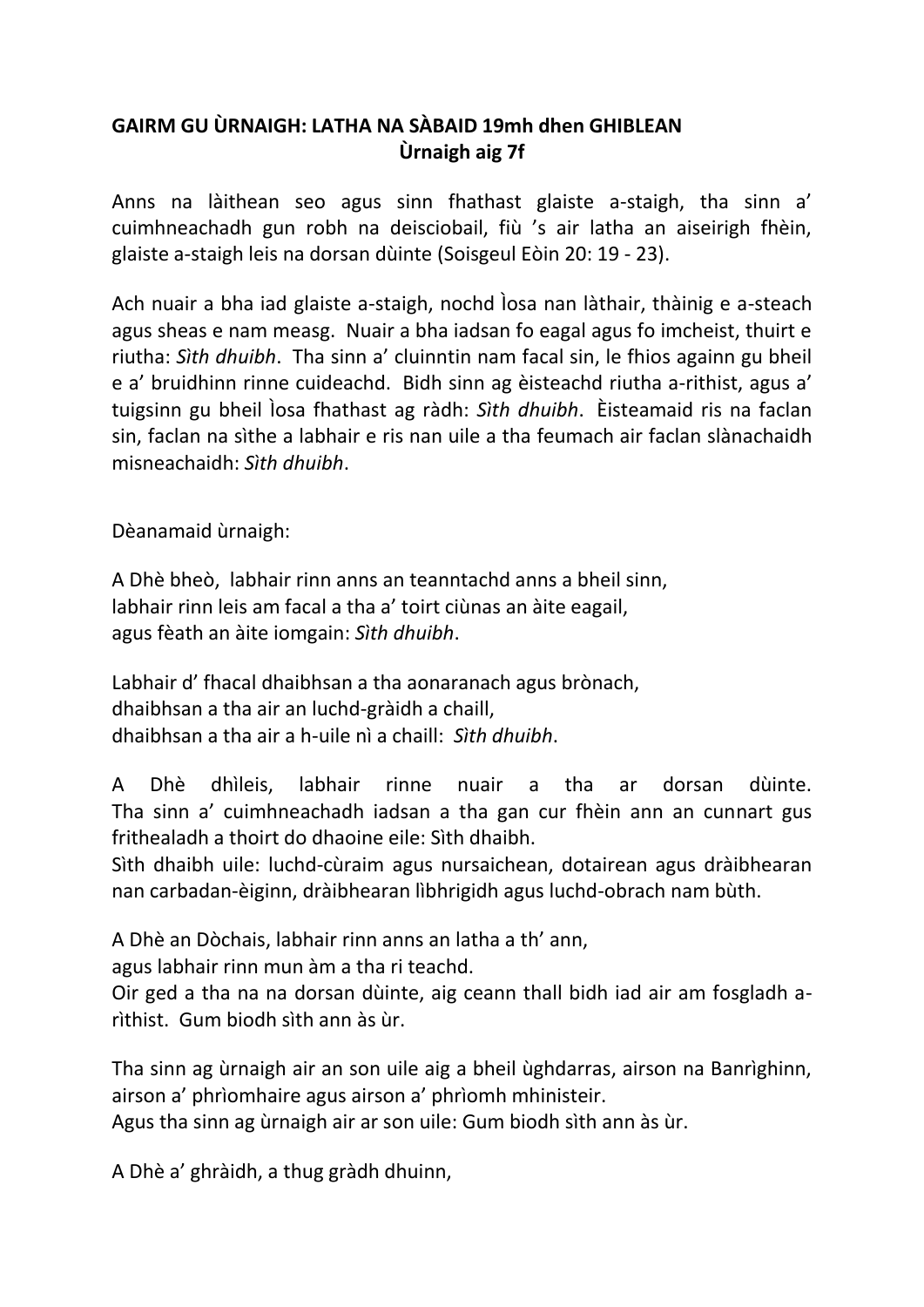fosgail ar cridheachan, gus am bi sinn a' faighinn eòlais ort, agus a bhith gad ghràdhachadh, gus am bi sinn gad gràdhachadh agus a' gràdhachadh ar comharsnaich, agus gus am bi sinn a' cluinntin nam facal a-rithist: *Sìth dhuibh*.

Nuair a tha sinn a' faicinn cho beag 's a tha an neart againn fhèin, gum bitheamaid a' lorg neart às ùr annadsa, agus gum bitheamaid a' cluinntinn a-rithist: *Sìth dhuibh*.

Soidhnichte:

An Ceart Urramach Cailean Mac na Ceardaich, Moderàtor Àrd-Sheanadh Eaglais na h-Alba

Am Fìor Urramach Leo Cushley, Àrd-Easbaig Chill Rìmhinn agus Dùn Èideann

Am Fìor Urramach Marcus Strange, Primus as leth Colaiste nan Easbaigean, Eaglais Easbaigeach na h-Alba

An t-Urramach Iain Fulton, Moderàtor, Eaglais Shaor Aonaichte na h-Alba

An t-Urramach Daibhidh Pickering, Moderàtor, Eaglais Ath-Leasaichte Aonaichte (Alba)

An t-Urramach Màrtainn Hodson, Àrd-Stiùiriche, Aonadh Baisteach na h-Alba

An t-Urramach Marcus Slaney, Cathraiche Roinn-Dùthcha, Eaglais nam Methodach (Alba)

An t-Urramach May-Kane Logan, Cathraiche, Caidreachas Co-thionalach ann an Alba

Lt. Col. Carol Bailey, Rùnaire na h-Alba, Feachd na Slàinte

Adwao Bittle, Comann nan Caraidean (Cuagairean)

An t-Urramach Jim Ritchie, Àrd-Neach-Stiùiridh Roinn-Dùthcha, Eileanan Bhreatainn, Eaglais an Nàsaraich

Aoghaire Chris Gbenle, Aoghaire Roinn-Dùthcha, Mòr-Roinn na h-Alba, Eaglais Chrìosdal air Saoradh le Dia